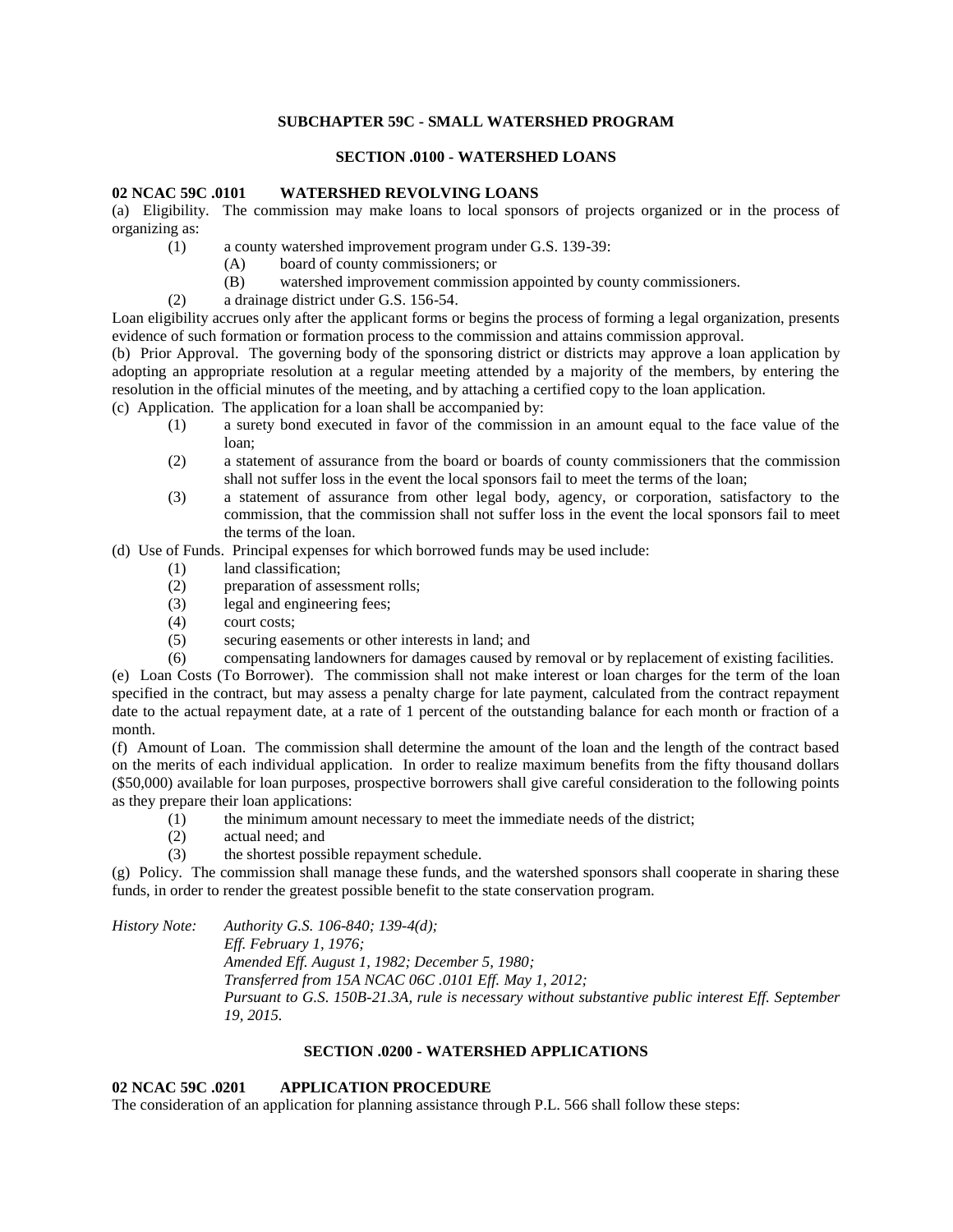- (1) Application received by the commission.
- (2) Field examination and study made by watershed planning staff and representatives of other agencies to determine feasibility of the project.
- (3) Representatives of the commission, and other agencies meet with local people in order to:
	- (a) outline local responsibilities in watershed program:
		- (i) inform local people of the project,
		- (ii) acquire necessary easement,
		- (iii) provide maintenance,
		- (iv) share cost on project;
	- (b) explain need for legal organization.
- (4) Commission representatives attending such meeting provide a written report to the commission regarding pertinent information secured during meeting.
- (5) Consideration of recommendations requested from the appropriate fish and wildlife agency, provided that the commission receives such recommendations within 30 days after the request.
- (6) The commission reviews the application, and either approves or disapproves it.
- (7) Application assigned high or low priority by the commission.

*History Note: Authority G.S. 106-840; 139-4(d);* 

*Eff. February 1, 1976;*

*Temporary Amendment [(4)(a)] Eff. March 17, 1982 for a Period of 120 Days to Expire on July 14, 1982;*

*Amended Eff. August 1, 1982; July 14, 1982; December 5, 1980; November 1, 1978;*

*Transferred from 15A NCAC 06C .0201 Eff. May 1, 2012;*

*Pursuant to G.S. 150B-21.3A, rule is necessary without substantive public interest Eff. September 19, 2015.*

### **SECTION .0300 - SMALL WATERSHED PLANS**

#### **02 NCAC 59C .0301 PROJECTS INVOLVING CHANNELIZATION**

The commission will evaluate the necessity of channelization in watershed improvements or drainage projects after the completion of a preliminary report. The following process will be used:

- (1) The project sponsors shall notify the commission of the completed report.
- (2) The commission shall establish a date for a public hearing and designate a hearing officer(s) and a reporter in accordance with the requirements of G.S. 139-47(b).
- (3) A notice of the hearing shall be published.
- (4) During the hearing all parties will be provided an opportunity to present written or oral submissions. A complete record will be kept of the hearing. The parties have 30 days to submit their conclusions.
- (5) The hearing officer(s) reports to the commission and the channelization is approved or disapproved in accordance with the regulations of G.S. 139-47.

*History Note: Authority G.S. 106-840; Eff. September 1, 1982; Amended Eff. October 1, 1984; Transferred from 15A NCAC 06C .0301 Eff. May 1, 2012; Pursuant to G.S. 150B-21.3A, rule is necessary without substantive public interest Eff. September 19, 2015.*

# **02 NCAC 59C .0302 APPROVAL OF WORKPLANS**

Approval of workplans shall be as follows:

- (1) The commission's review will be of completed workplans.
- (2) The division staff will determine if a workplan supplement constitutes changes necessary for the commission's review.
- (3) The commission may accept the operations and maintenance section of the workplan as the sponsors plan of operation or request a separate document.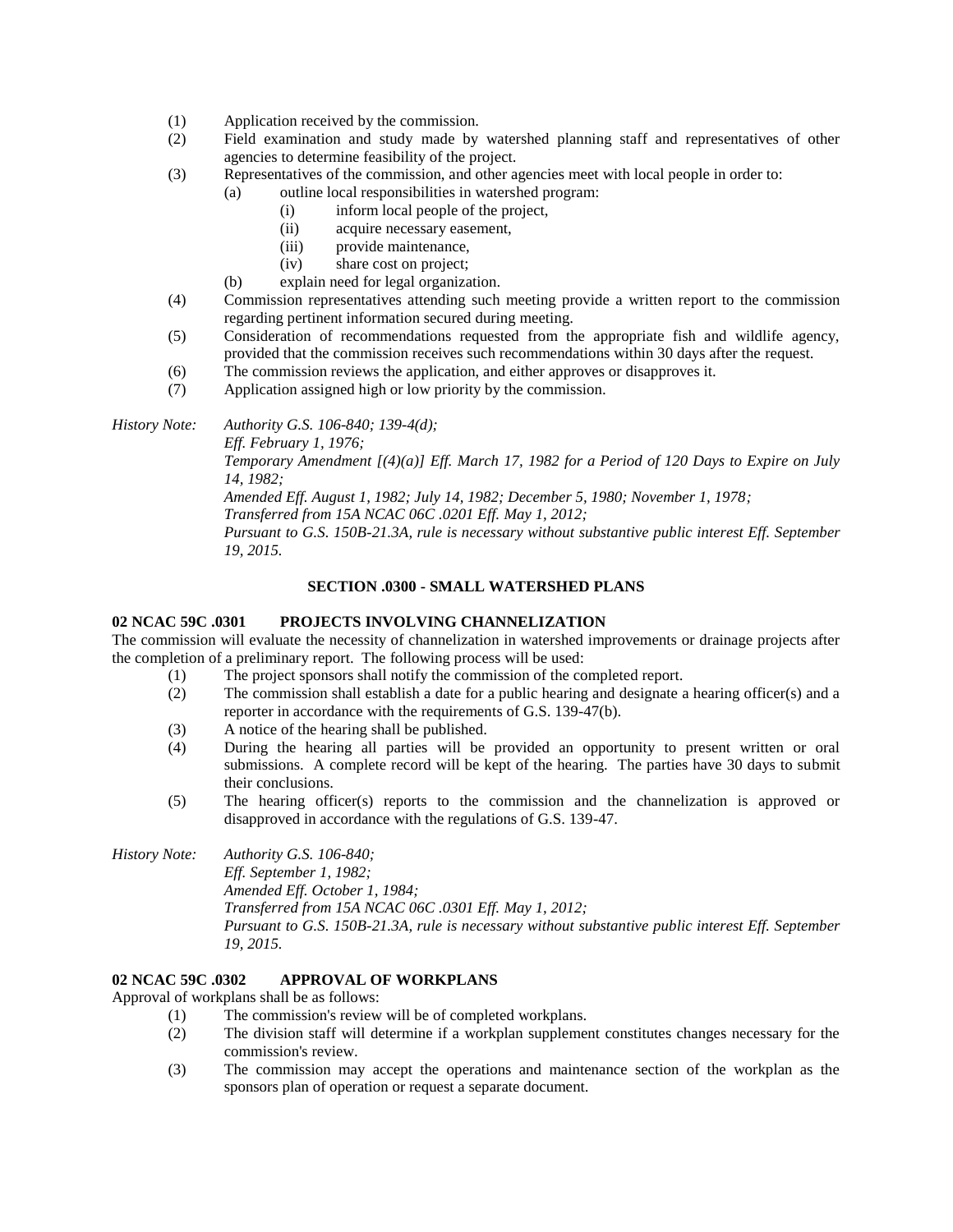*History Note: Authority G.S. 106-840; 139-4(d)(8); Eff. September 1, 1982; Transferred from 15A NCAC 06C .0302 Eff. May 1, 2012; Pursuant to G.S. 150B-21.3A, rule is necessary without substantive public interest Eff. September 19, 2015.*

### **02 NCAC 59C .0303 APPROVALS TO EXERCISE THE POWER OF EMINENT DOMAIN**

A county and a watershed district may apply to the commission for approvals to exercise the power of eminent domain. Before the commission will approve an applicant's request to condemn land for a proper purpose, that applicant shall provide the commission the following information at least 30 days prior to a commission hearing:

- (1) a written statement with copies to the division and to the landowners involved, stating the applicant's purpose;
- (2) a resolution adopted by the local Soil and Water Conservation District supporting the acquisition and identifying each parcel by landowner and by specific watershed development site;
- (3) a written statement describing efforts made to secure a property interest in each parcel and a copy of the appraisal;
- (4) a map of the land needed from each specific landowner that shows:
	- (a) the location of the needed land in relation to the specific project site;
		- (b) the location of the needed land in relation to the landowner's total tract;
		- (c) the location of that portion of the land devoted to:
			- (i) the permanent pool;
			- (ii) the flood pool;
			- (iii) other purposes of water storage; if applicable,
			- (iv) the borrow area;
			- (v) the construction work area; and
			- (vi) recreational facilities.

*History Note: Authority G.S. 106-840; 139-4(d); Eff. September 1, 1982; Transferred from 15A NCAC 06C .0303 Eff. May 1, 2012; Readopted Eff. November 1, 2017.*

# **SECTION .0400 - SMALL WATERSHED GRANTS**

#### **02 NCAC 59C .0401 APPLICATIONS**

(a) An applicant shall submit the application for a project grant on Form 001G, "Application for State Grant Funds and Instruction", and shall complete Form 002Q, "Questionnaire for Determining Review Criteria".

(b) An applicant shall submit the application and supporting documents to the commission in such form and in such number as specified in the application instructions.

(c) An applicant shall complete the application form in full.

(d) Upon the commission's request an applicant shall furnish information in addition to the information contained in the application and supporting documentation.

(e) An applicant may amend a pending application any time prior to the final determination of the priority assigned the application.

*History Note: Authority G.S. 106-840; 139-4(d); 139-53;* 

*Eff. September 1, 1982; Transferred from 15A NCAC 06C .0401 Eff. May 1, 2012; Pursuant to G.S. 150B-21.3A, rule is necessary without substantive public interest Eff. September 19, 2015.*

# **02 NCAC 59C .0402 LAND RIGHTS ACQUISITION COSTS**

(a) State grants pursuant to Article 4 Chapter 139 may cover up to fifty percent of land rights acquisition costs for water retarding structure sites which include flood prevention and/or water supply, and for recreation sites. Such costs include:

(1) the actual costs of titles or easements for landrights for the following: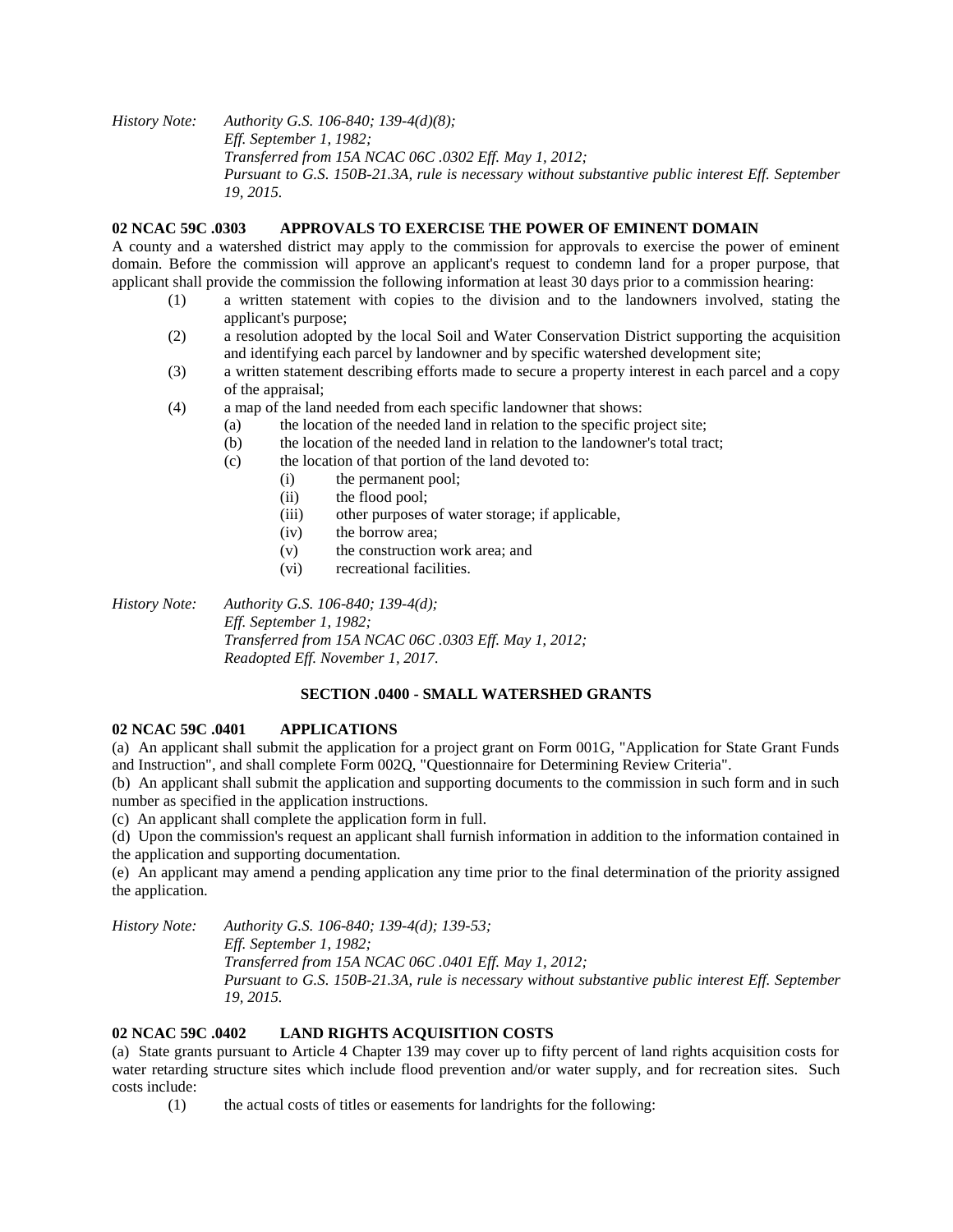- (A) flood retarding structure sites, and impoundment areas;
- (B) water supply sites;
- (C) recreational sites;
- (D) access roads necessary for construction, operation, and maintenance of (A), (B), or (C) of this Paragraph; and
- (E) "uneconomic remnants" as defined in Public Law 91-646;
- (2) the following administration costs:
	- (A) cost of surveying; land rights taking lines;
	- (B) contract relocation advisory service and contract appraisal fees by qualified personnel;
	- (C) relocation assistance expenses;
- (3) the following modification costs:
	- (A) public utilities;
	- (B) public highways;
	- (C) private roads;
	- (D) floodproofing that would prevent additional land rights acquisition costs.
- (b) Such costs do not include the following:
	- (1) attorney fees;
	- (2) land costs for title or easements acquired for purposes other than those stated in this Rule;
	- (3) negotiator's or land rights agent's fees or salaries;
	- (4) watershed administrator's fees or salaries;
	- (5) watershed commissioner's or trustee's fees, salaries or expenses;
	- (6) any fees, salaries, or expenses of an employee of the local sponsor;
	- (7) any administrative costs not included in this Rule.

*History Note: Authority G.S. 106-840; 139-4(d); 139-54(1); Eff. September 1, 1982; Amended Eff. October 1, 1984; Transferred from 15A NCAC 06C .0403 Eff. May 1, 2012; Pursuant to G.S. 150B-21.3A, rule is necessary without substantive public interest Eff. September 19, 2015.*

# **02 NCAC 59C .0403 ENGINEERING FEES**

(a) State grants may cover up to fifty percent of the non-federal costs resulting from engineering fees and expenses, however, state grants may not cover any of the costs associated with Drainage District's engineers fees and expenses.

(b) State grants may not cover feasibility studies or other planning work.

(c) State grants may not cover construction inspection provided by the local sponsor when in addition to that provided by the Soil Conservation Service.

*History Note: Authority G.S. 106-840; 139-4(d); 139-54(2); 156-61; 156-71; Eff. September 1, 1982; Amended Eff. March 1, 1987; Transferred from 15A NCAC 06C .0404 Eff. May 1, 2012; Pursuant to G.S. 150B-21.3A, rule is necessary without substantive public interest Eff. September 19, 2015.*

# **02 NCAC 59C .0404 WATER SUPPLY NEEDS**

(a) State grants may cover up to fifty percent of non-federal project costs, incurred to fulfill future and present water supply needs in conjunction with watershed improvement works, as follows:

(1) land rights acquisition costs as described in Rule .0402 of this Section; and

(2) all structural construction costs related to the development of water supply.

(b) State grants shall not cover nonstructural costs; for example, the costs of constructing pumps, pump stations, and pipe lines.

*History Note: Authority G.S. 106-840; 139-4(d); 139-54(3); Eff. September 1, 1982;*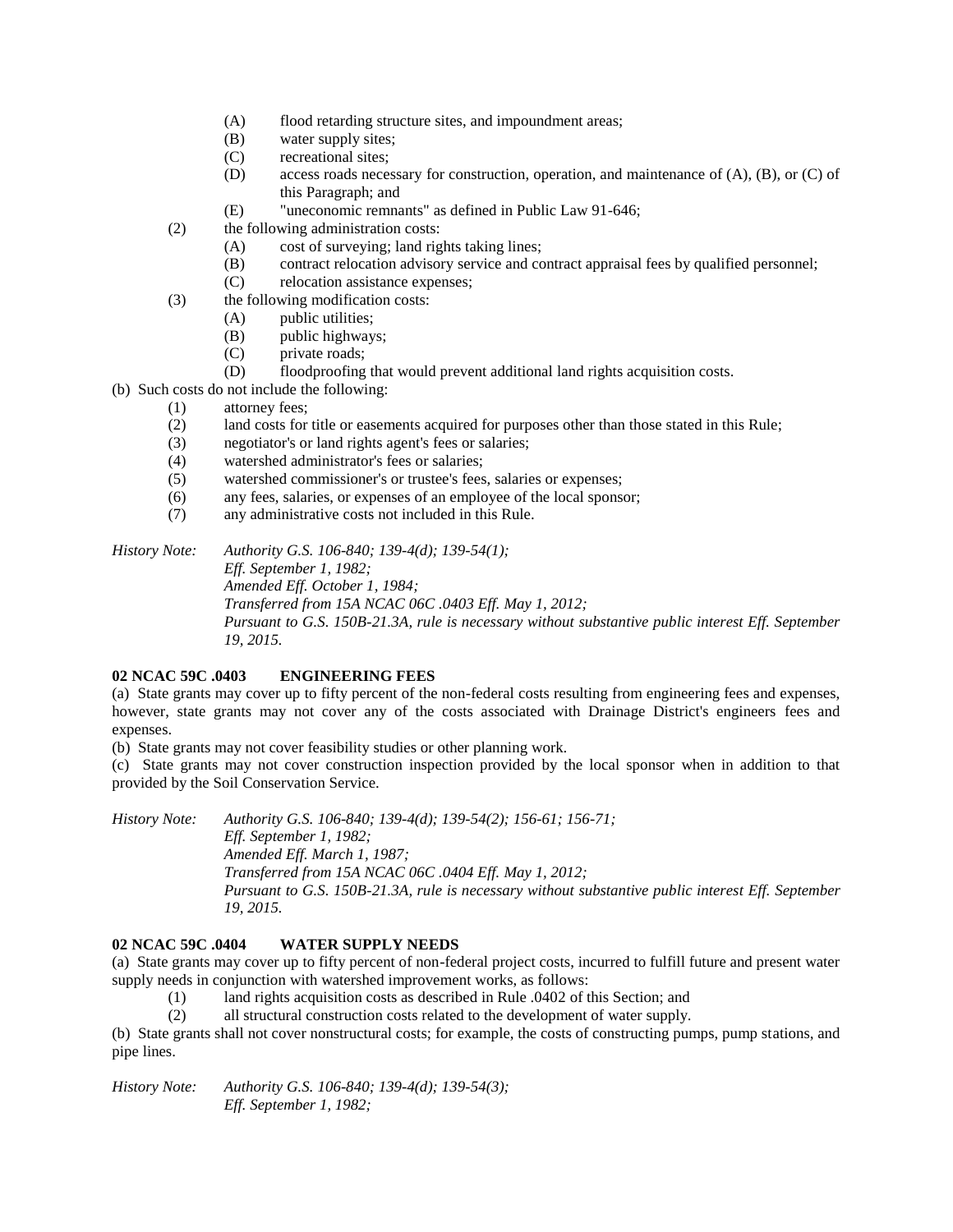*Transferred from 15A NCAC 06C .0405 Eff. May 1, 2012;*

*Pursuant to G.S. 150B-21.3A, rule is necessary without substantive public interest Eff. September 19, 2015.*

#### **02 NCAC 59C .0405 CONSTRUCTION COST FOR WATER MANAGEMENT PURPOSES**

(a) State grants may cover up to 66 2/3 percent construction costs for water management (drainage and irrigation), excluding all land rights acquisition costs.

- (b) The following are considered construction costs for water management:
	- (1) public utilities relocation or modification costs; and
	- (2) public and private road relocation or modification costs.
- (c) The following are not considered construction costs for water management:
	- (1) administrative costs;
	- (2) construction inspection; and
	- (3) legal fees.

*History Note: Authority G.S. 106-840; 139-4(d); 139-54(5);* 

*Eff. September 1, 1982; Amended Eff. March 1, 1987; Transferred from 15A NCAC 06C .0407 Eff. May 1, 2012; Pursuant to G.S. 150B-21.3A, rule is necessary without substantive public interest Eff. September 19, 2015.*

# **02 NCAC 59C .0406 ELIGIBLE PROJECTS**

(a) Only projects developed under Public Law 83-566 that have a work plan published by the Soil Conservation Service, by cooperating governmental agencies, and by the local sponsors, and that have received approval from the federal government and from the commission, enjoy grant eligibility.

(b) When other state funds are received by a project, the amount shared upon by the other state agency will be subtracted from the non-federal cost to determine the amount eligible for a commission grant. Only the portion of the other agency's funds used towards costs covered in Rules .0402, .0403, .0404, and .0405 in this Subchapter and other costs described in Article 4 Chapter 139 will be included in this computation.

(c) If another state agency subsequently funds a project, the commission will make the necessary changes in its grant to ensure conformance with Paragraph (b) of this Rule.

(d) The commission will take into consideration other private and public financial assistance sources such as a utility company, etc., when authorizing a grant. If additional funding occurs after the grant authorization, the commission may decrease its grant.

*History Note: Authority G.S. 106-840; 139-4(d); 139-53; Eff. September 1, 1982; Amended Eff. October 1, 1984 Transferred from 15A NCAC 06C .0410 Eff. May 1, 2012; Pursuant to G.S. 150B-21.3A, rule is necessary without substantive public interest Eff. September 19, 2015.*

#### **02 NCAC 59C .0407 CONSIDERATIONS FOR REVIEWING APPLICATIONS**

In reviewing grant applications for Small Watershed projects, the commission shall consider the financial resources of the sponsoring organization, as follows:

- (1) "cash on hand" to cover local project costs after receipt of state grant funds; or
- (2) local county commissioners' resolution promising to include the local share of matching funds in annual budgets; or
- (3) proof of FHA loan, additional grant funds, or any other reliable source of funds.

*History Note: Authority G.S. 106-840; 139-4(d); 139-55; Eff. September 1, 1982; Amended Eff. October 1, 1984; Transferred from 15A NCAC 06C .0411 Eff. May 1, 2012;*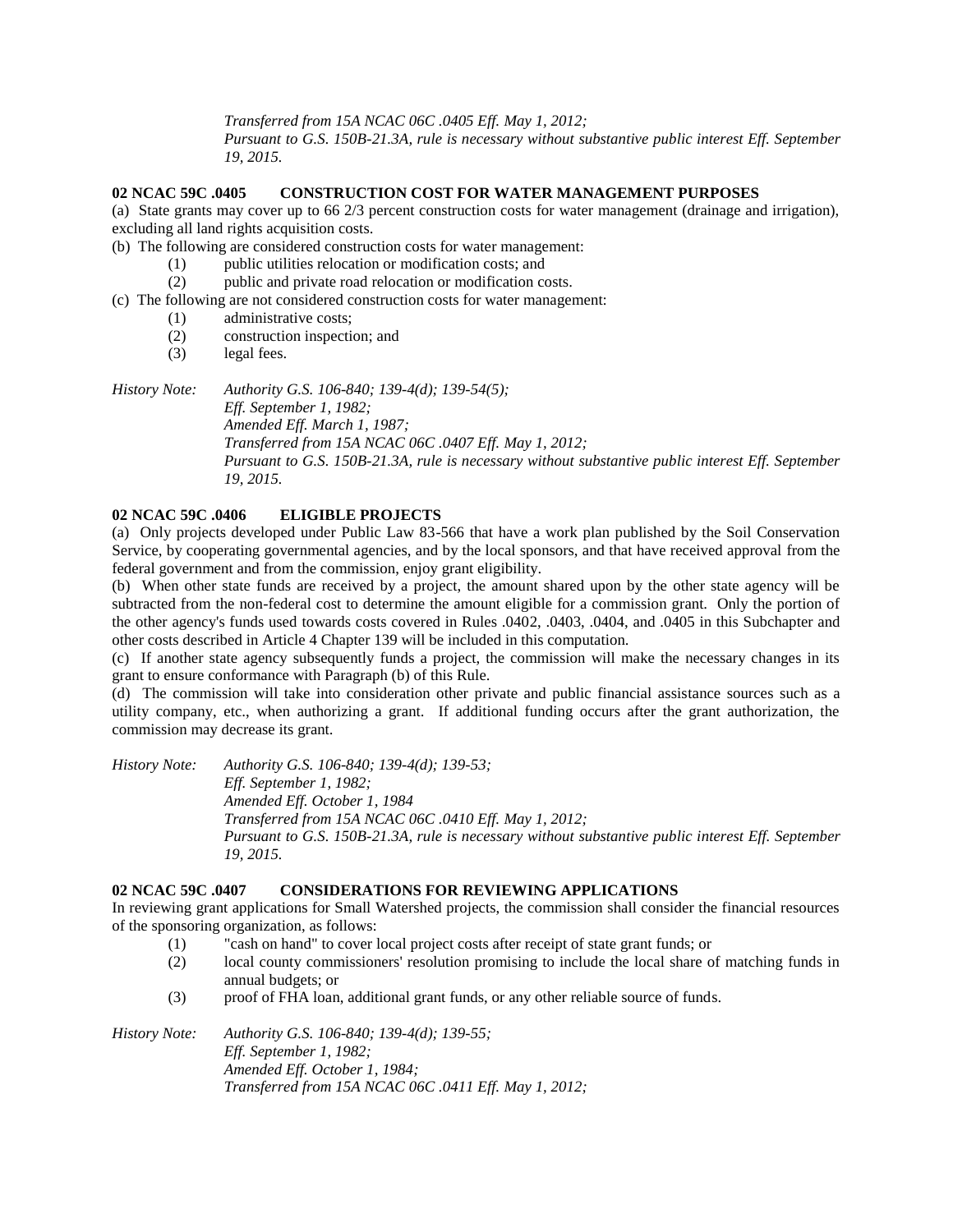*Pursuant to G.S. 150B-21.3A, rule is necessary without substantive public interest Eff. September 19, 2015.*

# **02 NCAC 59C .0408 APPROVAL AND DISAPPROVAL OF APPLICATIONS**

- (a) The commission shall approve, approve in part, or disapprove each application received.
- (b) The commission shall notify each applicant of its decision within 90 days of receipt of the application.
- (c) Rejected applicants may reapply the following year.
- (d) The commission shall return rejected applications to the applicant.
- (e) The commission shall process approved applications according to the procedures set forth in this Section.

*History Note: Authority G.S. 106-840; 139-4(d); 139-55; Eff. September 1, 1982; Transferred from 15A NCAC 06C .0412 Eff. May 1, 2012; Pursuant to G.S. 150B-21.3A, rule is necessary without substantive public interest Eff. September 19, 2015.*

# **02 NCAC 59C .0409 PRIORITY CRITERIA**

The commission shall determine the order in which approved applications shall receive state grant funds by evaluating the following criteria:

- (1) financial resources of the local sponsoring organizations: preference will be given to projects which offer the greatest assurance of the availability of funds for the local cost share;
- (2) nonstructural measures: projects which include non-structural measures in the work plan will be given preference for grant funds;
- (3) regional benefits: projects which provide benefits to an area greater than the project area or the area of jurisdiction of the approved applicant are preferred;
- (4) state-owned lands and properties: preference will be given to projects which include direct benefit to state-owned lands and properties;
- (5) geographic regions: it is the preference of the commission to balance grant awards across the regions of the state; to that end the geographic location of the current project and the location of projects with previous grants will be considered;
- (6) multipurpose uses: projects which include multiple purposes such as, flood prevention, water supply and recreation, will be given preference;
- (7) land treatment: preference will be given to projects which include land treatment in the project work plan;
- (8) authorization date: project work plans with the earliest authorization dates will be given preference;
- (9) EDA area: if the applicant's area is designated by the U.S. Department of Commerce, Economic Development Agency, as an Economic Development Area, the project will be shown preference;
- (10) engineering work: preference will be given to projects which have the engineering work completed or underway; and
- (11) other special considerations as determined by the commission.

*History Note: Authority G.S. 106-840; 139-4(d); 139-56; Eff. September 1, 1982; Amended Eff. October 1, 1984; Transferred from 15A NCAC 06C .0414 Eff. May 1, 2012; Pursuant to G.S. 150B-21.3A, rule is necessary without substantive public interest Eff. September 19, 2015.*

#### **02 NCAC 59C .0410 PREREQUISITE FOR DISBURSEMENT OF GRANT FUNDS**

(a) Land Rights. The grant recipient shall acquire all land rights involved in water retarding structure sites (including flood prevention, water supply or recreation) and recreation sites prior to disbursement of grant funds; however, the commission has the discretion to approve disbursement in the following situations:

(1) The acquiring agency has not obtained all land rights, but has options to purchase those remaining, or has initiated eminent domain proceedings and will have funds on hand to complete the land rights acquisitions after disbursement.